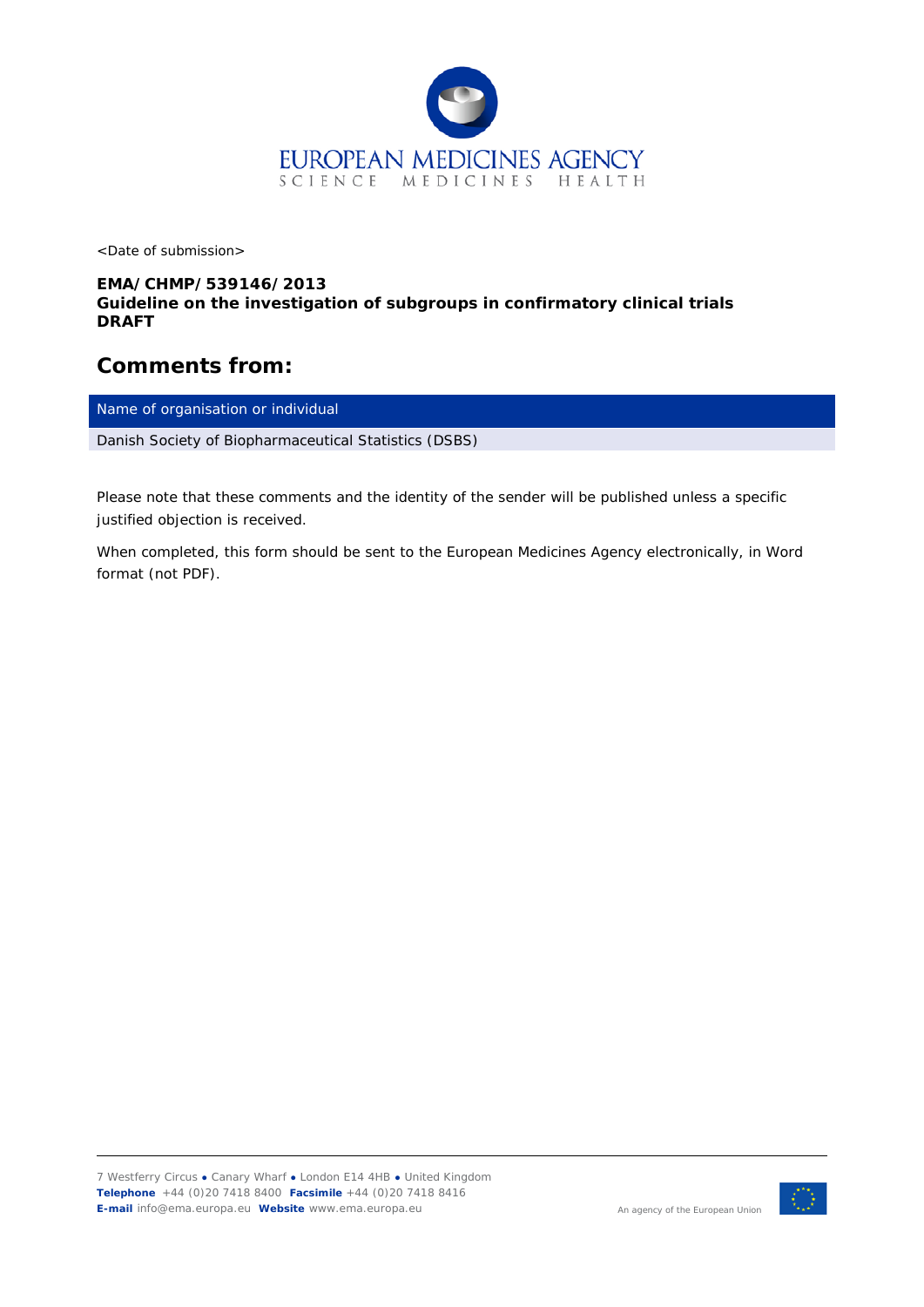## **1. General comments**

| Stakeholder number                 | General comment (if any)                                                                                                                                                                                                                                                                                                                                                                                                                                                                                                                                                                                                                                                                                                                                                                                                                                                                                                                                                                                                                                                               | Outcome (if applicable)         |
|------------------------------------|----------------------------------------------------------------------------------------------------------------------------------------------------------------------------------------------------------------------------------------------------------------------------------------------------------------------------------------------------------------------------------------------------------------------------------------------------------------------------------------------------------------------------------------------------------------------------------------------------------------------------------------------------------------------------------------------------------------------------------------------------------------------------------------------------------------------------------------------------------------------------------------------------------------------------------------------------------------------------------------------------------------------------------------------------------------------------------------|---------------------------------|
| (To be completed by<br>the Agency) |                                                                                                                                                                                                                                                                                                                                                                                                                                                                                                                                                                                                                                                                                                                                                                                                                                                                                                                                                                                                                                                                                        | (To be completed by the Agency) |
|                                    | Guidance on principles for subgroup analyses is<br>welcomed. The described taxonomy of subgroup factors<br>to be pre-specified is useful although a priori plausibility<br>considerations may be difficult in practice in some cases.<br>The problem of multiplicity and risk of "false positives" is<br>recognized and this prioritization of sensitivity over<br>specificity in the subgroup investigation is<br>counterbalanced by the principles for credibility including<br>a priori plausibility specification and replication. There is<br>still a lot of uncertainty about criteria for flagging and<br>visual inspection of Forest plots leaves a lot of room for<br>subjective assessments. More accurate criteria with<br>better understood operating characteristics would be<br>welcome. Hopefully, this can stimulate statistical<br>research into methods that can operationalize the<br>principles Consider to simplify the language used, as<br>the document may not be easy to read for non-native<br>English speakers, due to the long length of the<br>sentences. |                                 |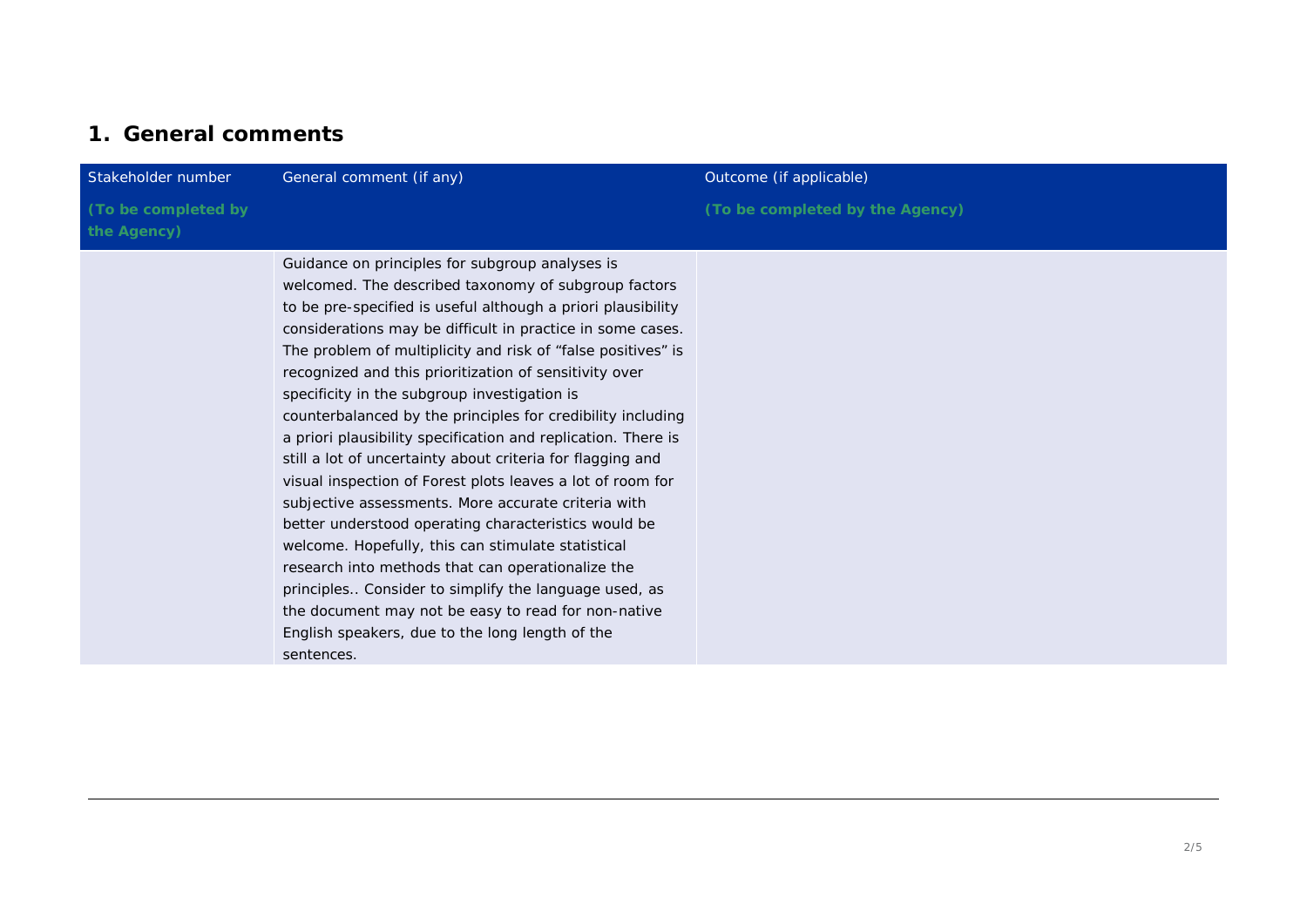## **2. Specific comments on text**

| Line number(s) of                           | Stakeholder number                 | Comment and rationale; proposed changes                                                                                                                                                                                                                                                                                                                                                                                                                                                                                                                                                                                                                                                                                                                                                                                                                                           | Outcome                         |
|---------------------------------------------|------------------------------------|-----------------------------------------------------------------------------------------------------------------------------------------------------------------------------------------------------------------------------------------------------------------------------------------------------------------------------------------------------------------------------------------------------------------------------------------------------------------------------------------------------------------------------------------------------------------------------------------------------------------------------------------------------------------------------------------------------------------------------------------------------------------------------------------------------------------------------------------------------------------------------------|---------------------------------|
| the relevant text<br>(e.g. Lines 20-<br>23) | (To be completed by<br>the Agency) | (If changes to the wording are suggested, they should<br>be highlighted using 'track changes')                                                                                                                                                                                                                                                                                                                                                                                                                                                                                                                                                                                                                                                                                                                                                                                    | (To be completed by the Agency) |
| 131                                         |                                    | " Extreme and/or pharmacologically plausible" should be<br>" Extreme and/or pharmacologically implausible" for the<br>sentence to make sense                                                                                                                                                                                                                                                                                                                                                                                                                                                                                                                                                                                                                                                                                                                                      |                                 |
| 294-297                                     |                                    | Subgroup analyses said to not be independent and not<br>providing mutually exclusive confirmation of findings. The<br>subgroup findings based on levels of a single factor are in fact<br>independent. They are not independent of the overall analysis<br>findings based on the whole dataset or on subsets defined by<br>other factors. This should be clarified.                                                                                                                                                                                                                                                                                                                                                                                                                                                                                                               |                                 |
| 311-314                                     |                                    | Initial analysis on the commonly used scale is advocated<br>followed by analysis on absolute scale for those<br>covariates/subgroups that become relevant for B/R decision<br>making. Rather than promoting analyses on different scales<br>which carries some statistical problems (often if model<br>assumptions are satisfied on one scale they will not also be<br>satisfied on another scale), analyses should be done on the<br>statistically appropriate scale. If absolute scale is good then<br>subgroup analyses may proceed exploring for<br>treatment*factor interactions. If relative scale is natural then<br>it becomes important to identify prognostic variables, i.e.<br>variables that predict outcome regardless of treatment.<br>Variables that predict worse outcome would then predict<br>larger benefit if the treatment effect is constant on a relative |                                 |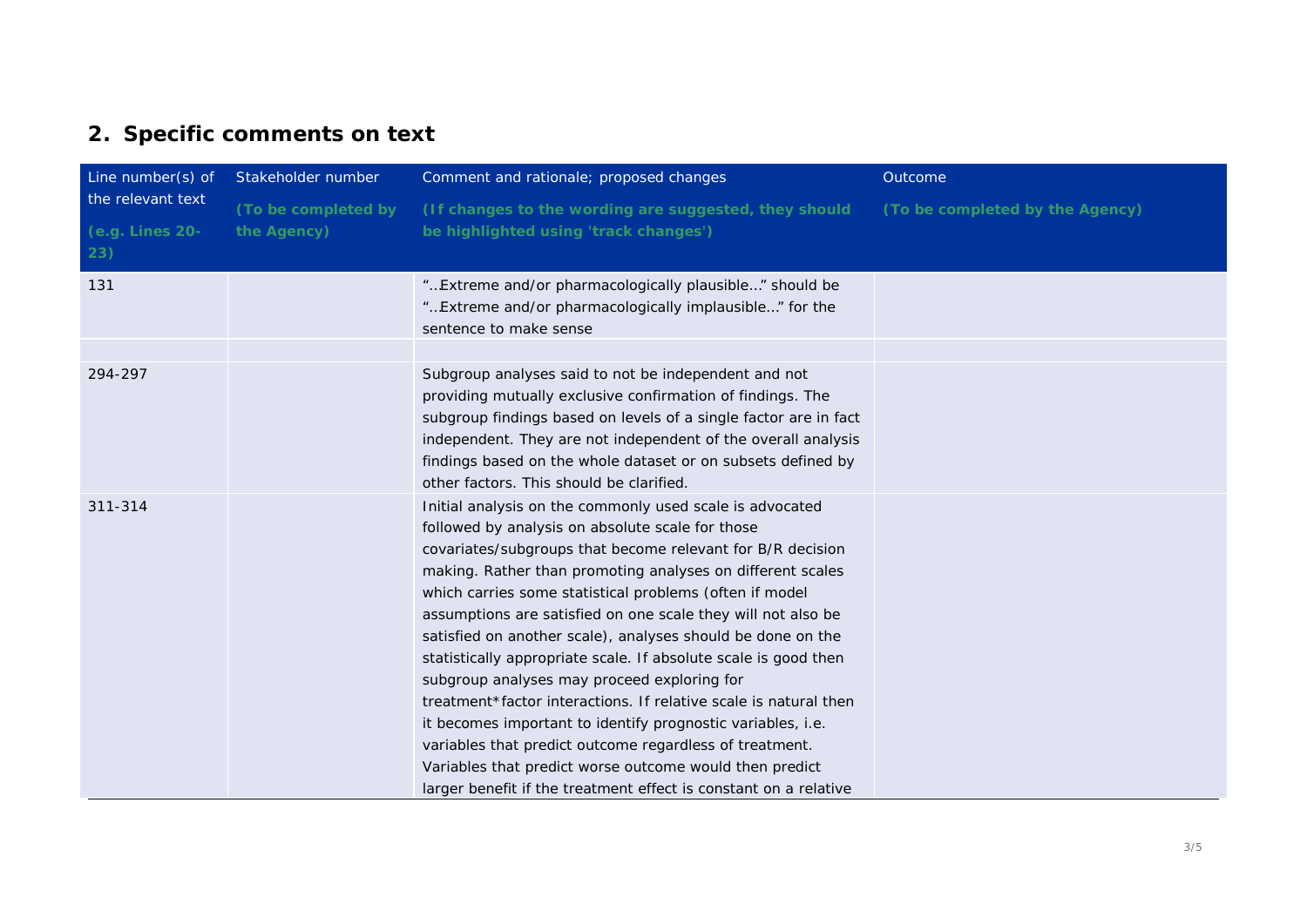| Line number(s) of                           | Stakeholder number                 | Comment and rationale; proposed changes                                                                                                                                                                                                                                                                                                                                                                                             | Outcome                         |
|---------------------------------------------|------------------------------------|-------------------------------------------------------------------------------------------------------------------------------------------------------------------------------------------------------------------------------------------------------------------------------------------------------------------------------------------------------------------------------------------------------------------------------------|---------------------------------|
| the relevant text<br>(e.g. Lines 20-<br>23) | (To be completed by<br>the Agency) | (If changes to the wording are suggested, they should<br>be highlighted using 'track changes')                                                                                                                                                                                                                                                                                                                                      | (To be completed by the Agency) |
|                                             |                                    | scale and would be candidates for subgroup identification.<br>Hence, the method of subgroup identification should depend<br>on the natural scale of the treatment effect considering the<br>statistical model assumptions. The solution is not to analyse<br>the same data on difference scales which would typically lead<br>to problems with the assumptions in the statistical model on<br>at least one of the scales.           |                                 |
| 339                                         |                                    | Please clarify the meaning of "utility" in this sentence                                                                                                                                                                                                                                                                                                                                                                            |                                 |
| 443-446                                     |                                    | It is argued that trial size may be increased to allow for better<br>assessment of consistency of effect in subgroups. This issue<br>may be better left for an integrated analysis across<br>confirmatory studies where consistency between studies<br>regarding a particular subgroup finding can be assessed.                                                                                                                     |                                 |
| 526-530                                     |                                    | This section appears to discourage use of statistical measures<br>of inconsistency which is in contradiction to e.g. line 263-265<br>where addition of treatment by factor interaction terms is<br>advocated. We think that statistical testing for interaction can<br>be useful in investigations of possible interaction with<br>treatment effect even though absence of significance is not<br>evidence of absence of an effect. |                                 |
| 531-533                                     |                                    | Visual inspection of Forest plots may be useful but the criteria<br>for flagging will invariably be very subjective and uncertain.<br>Both the number of factors and subgroups defined by their<br>levels must be considered and the precisions expressed by the<br>CIs on the plots do not take multiplicity into account. This is                                                                                                 |                                 |